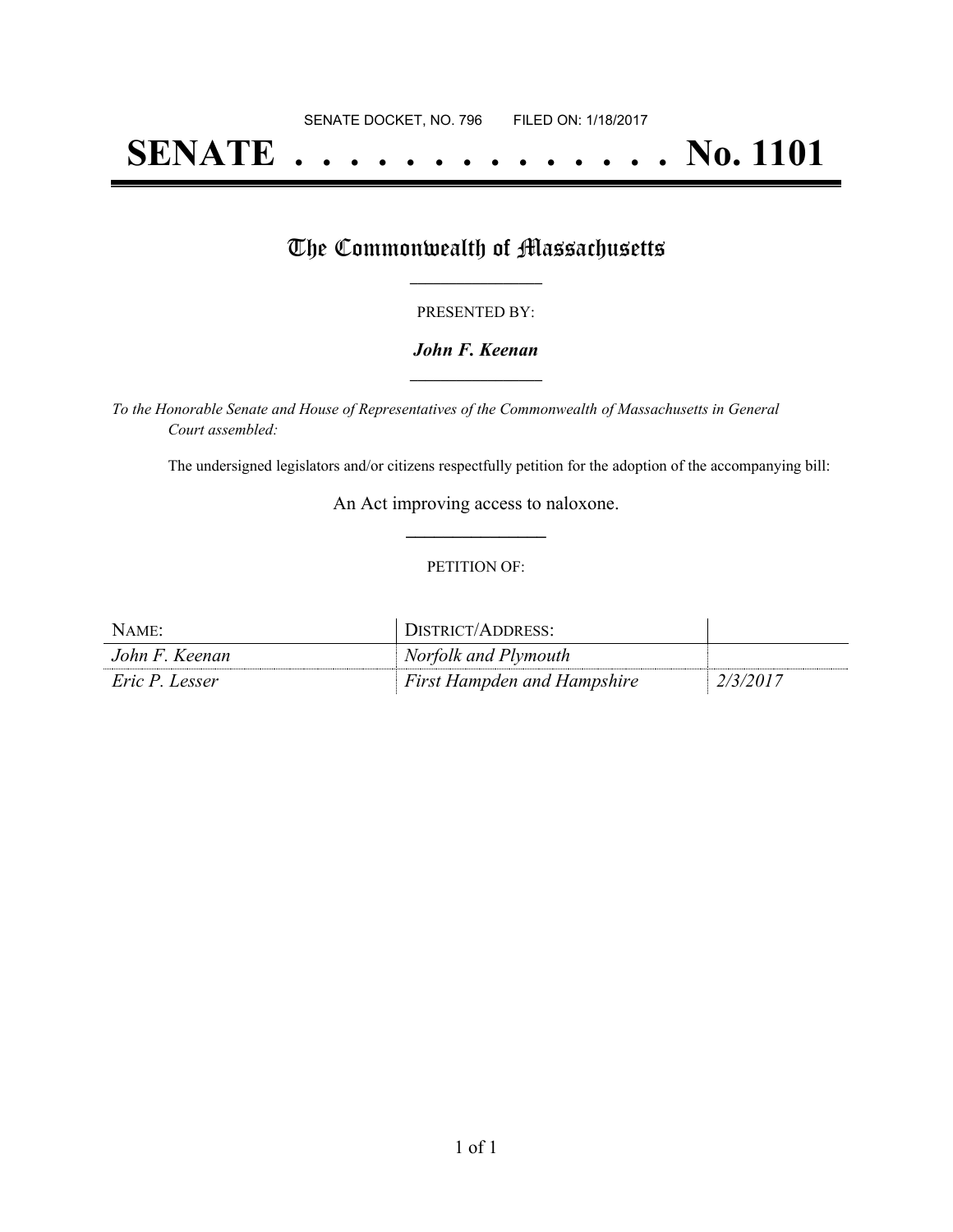## **SENATE . . . . . . . . . . . . . . No. 1101**

By Mr. Keenan, a petition (accompanied by bill, Senate, No. 1101) of John F. Keenan and Eric P. Lesser for legislation to improve access to naloxone. Mental Health, Substance Use and Recovery.

### The Commonwealth of Massachusetts

**In the One Hundred and Ninetieth General Court (2017-2018) \_\_\_\_\_\_\_\_\_\_\_\_\_\_\_**

**\_\_\_\_\_\_\_\_\_\_\_\_\_\_\_**

An Act improving access to naloxone.

Be it enacted by the Senate and House of Representatives in General Court assembled, and by the authority *of the same, as follows:*

| $\mathbf{1}$   | SECTION 1. Section 19B of chapter 94C of the General Laws, as appearing in the 2014                  |
|----------------|------------------------------------------------------------------------------------------------------|
| 2              | Official Edition, is hereby amended by inserting after subsection (d) the following new              |
| 3              | subsection:-                                                                                         |
| $\overline{4}$ | $(d1/2)$ A pharmacist or designee dispensing an opioid antagonist pursuant to this section           |
| 5              | shall, for the purposes of health insurance billing and cost-sharing, treat the transaction as the   |
| 6              | dispensing of a prescription to the person purchasing the drug regardless of the stated or potential |
| $\tau$         | end user. Prior to dispensing the opioid antagonist, the pharmacist or designee shall make a         |
| 8              | reasonable effort to identify the purchaser's insurance coverage, and to submit a claim for the      |
| 9              | opioid antagonist to the insurance carrier at the time of purchase.                                  |
| 10             | SECTION 2. Section 19C of Chapter 94C of the General Laws, as inserted by chapter 46                 |
| 11             | of the Acts of 2015, is hereby amended by inserting after the words "as defined in section 19B",     |